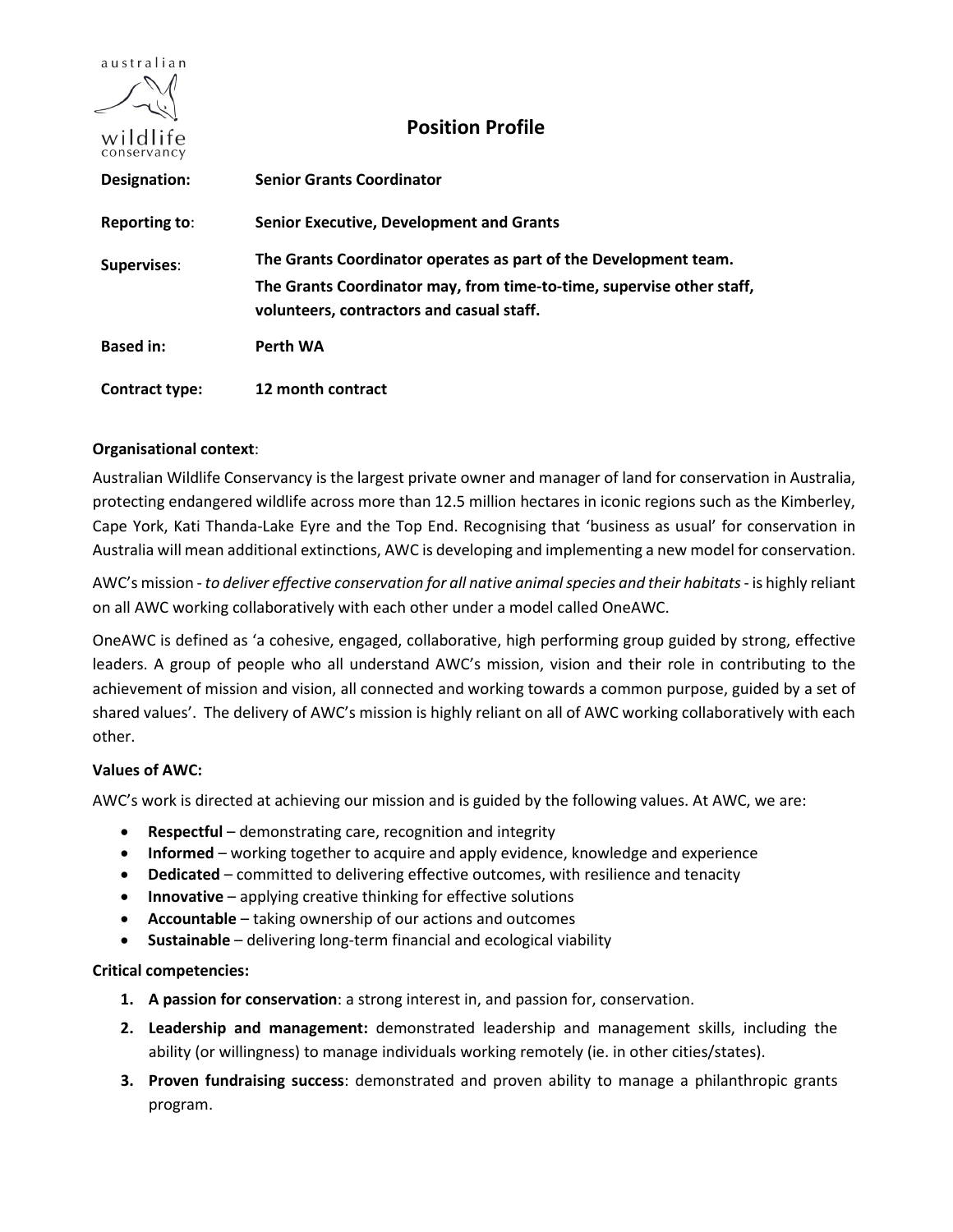- **4. Exceptional writing skills**: exceptional writing skills, including a demonstrated ability to write winning grant applications, funding proposals, commercial tenders or similar.
- **5. Getting things done**: exceptional planning and organisational skills, including a demonstrated ability to prioritise and execute a large number of tasks in an efficient manner.
- **6. Working with people:** excellent communication and interpersonal skills including the ability to establish and maintain relationships with a diverse range of stakeholders.
- **7. Administration/compliance**: demonstrated ability to maintain records, manage data, write letters and reports, manage permit authorisation processes and undertake contract management.

## **Qualifications:**

Undergraduate degree in a relevant discipline is essential; postgraduate qualification is highly desirable.

## **Inherent requirements of the role:**

Based in AWC's Subiaco office using a computer and associated office equipment. The office is currently located on the second floor with stair and elevator access.

### **Responsibilities:**

| People and program management<br>1.                                                                                                                                                                                                                                                                                                                                                                                                                                                                                                                                                                                                                                                                                  |  |
|----------------------------------------------------------------------------------------------------------------------------------------------------------------------------------------------------------------------------------------------------------------------------------------------------------------------------------------------------------------------------------------------------------------------------------------------------------------------------------------------------------------------------------------------------------------------------------------------------------------------------------------------------------------------------------------------------------------------|--|
| Key activities and responsibilities:                                                                                                                                                                                                                                                                                                                                                                                                                                                                                                                                                                                                                                                                                 |  |
| Lead a small team of grants professionals, providing oversight and expertise in writing compelling<br>applications and managing delivery of successful grants.<br>Develop and implement systems and processes to accurately and efficiently track grant<br>$\bullet$<br>opportunities, applications and successful funding relationships.<br>Ensure internal stakeholders are engaged in the grant application and acquittal process, with<br>$\bullet$<br>adequate time to prepare and provide required information.<br>Review and evaluate grant applications for compliance and eligibility, and provide accurate,<br>$\bullet$<br>timely and constructive advice and feedback to the Grants Development Manager. |  |
| Identify and qualify philanthropic grant opportunities<br>2.                                                                                                                                                                                                                                                                                                                                                                                                                                                                                                                                                                                                                                                         |  |
| Key activities and responsibilities:                                                                                                                                                                                                                                                                                                                                                                                                                                                                                                                                                                                                                                                                                 |  |
| Research and identify philanthropic grant opportunities with links to AWC's purpose, mission and<br>values.                                                                                                                                                                                                                                                                                                                                                                                                                                                                                                                                                                                                          |  |
| Identify philanthropic grant funding networks and advise on targeted strategies for renewal and<br>$\bullet$<br>growth of grant income.                                                                                                                                                                                                                                                                                                                                                                                                                                                                                                                                                                              |  |
| Write philanthropic grant applications and funding acquittal reports<br>3.                                                                                                                                                                                                                                                                                                                                                                                                                                                                                                                                                                                                                                           |  |
| Key activities and responsibilities:                                                                                                                                                                                                                                                                                                                                                                                                                                                                                                                                                                                                                                                                                 |  |
| Develop effective relationships with internal stakeholders to gather information for grant<br>$\bullet$<br>applications and acquittals.<br>Draft compelling grant applications which effectively match grant-makers' interests with AWC's<br>$\bullet$<br>conservation programs.<br>Present complex scientific and technical data in a clear and concise manner to a variety of<br>$\bullet$<br>audiences.                                                                                                                                                                                                                                                                                                           |  |
| Oversee the preparation of financial budgets and reports for grant applications and acquittals.<br>$\bullet$                                                                                                                                                                                                                                                                                                                                                                                                                                                                                                                                                                                                         |  |